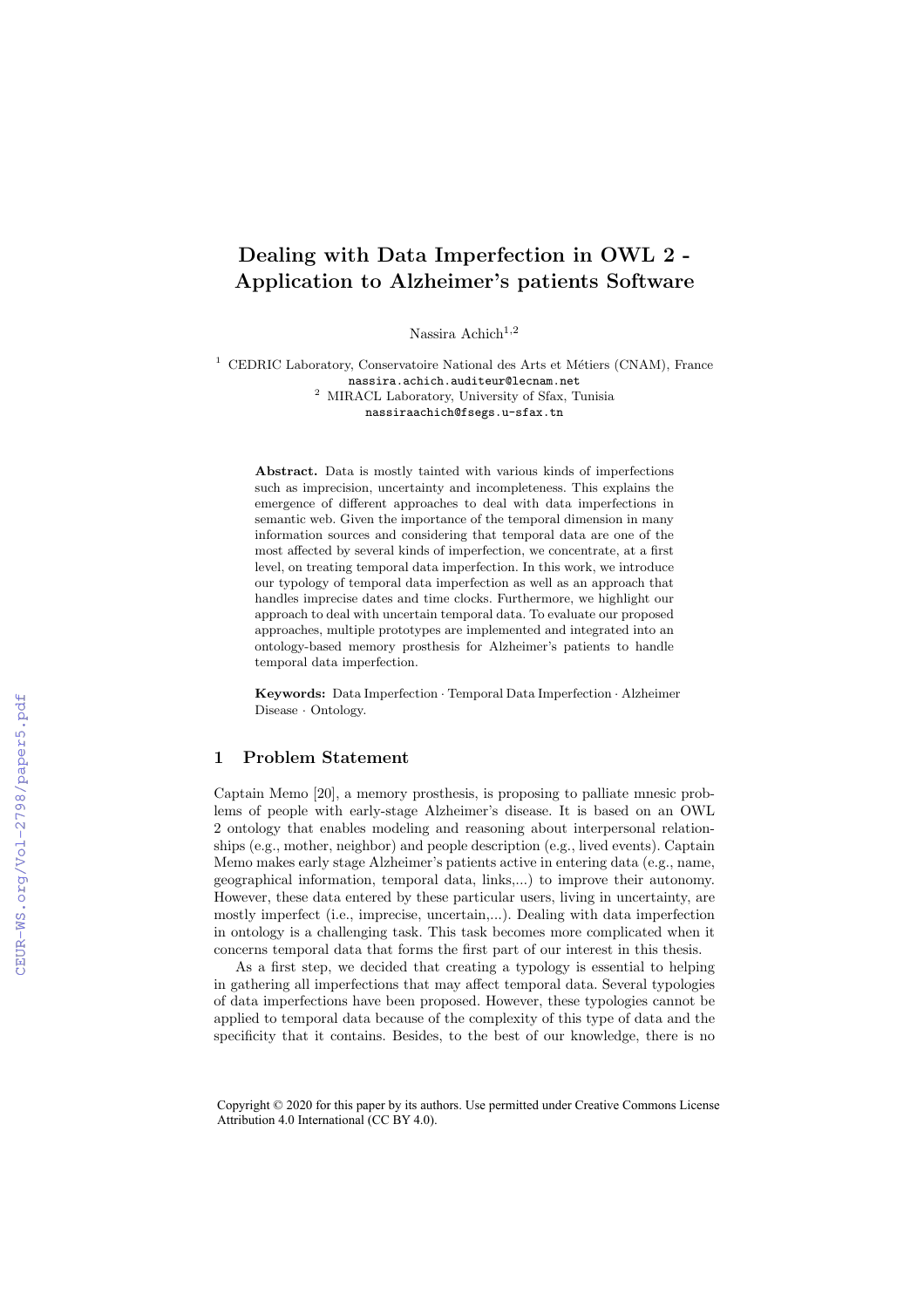typology of temporal data imperfections. To solve this problem, we propose a typology of temporal data imperfection [3]. It is divided into direct imperfections, indirect imperfections that can be deduced from the direct ones and other factors that may interfere in specifying the imperfection type.

As a second step, we address some imperfections defined in our typology. We specifically deal with imprecise temporal data and uncertain temporal data. Indeed, imprecision and uncertainty are the frequent imperfection types affecting data entered by Alzheimer's patients in the context of the Captain Memo. In the semantic web field, several approaches have been proposed to represent and reason about "perfect" temporal data (i.e., precise/certain temporal data). However, most of them handle only time intervals and associated qualitative relations (i.e., they are not intended to handle time points and qualitative relations between a time interval and a time point or two time points). Therefore, we propose an approach to deal with precise and imprecise dates and time clocks in OWL 2 [2]. We also propose an approach to treat uncertain temporal data imperfection in OWL 2 [1]. This work is accepted (but still not published).

## 2 Importance

As we mentioned, a memory prosthesis is being proposed, called Captain Memo to help Alzheimer's patients to palliate mnesic problems. It supplies a set of services. Among these services, one is devoted to help users to remember their convivial relatives and surroundings. Data are structured using an OWL 2 ontology, called PersonLink [16]. However, these data inputs by Alzheimer's patients and/or their surroundings, which are mostly imperfect (i.e., imprecise, uncertain, wrong,...) and could be particularly numerous in the context of a memory prosthesis, are not supported by PersonLink. This latter needs to be extended to handle these kinds of imperfections. This work is a part of the VIVA<sup>3</sup> project ("*Vivre `a Paris avec Alzheimer en 2030 grˆace aux nouvelles technologies*").

# 3 Related Work

Related work includes two parts. First, we review typologies of data imperfection. Then, we discuss temporal data representation and reasoning in Semantic Web.

### 3.1 Typologies of Data Imperfection

We distinguish two types of typologies: generic typologies of data imperfections and domain-specific typologies of data imperfections.

We identify four generic typologies. [21] defines four concepts which are uncertainty, imprecision, ambiguity and generality. [7] distinguishes three types of imperfection which are uncertainty, imprecision and incompleteness. [18] propose a typology of data uncertainty divided into fuzziness and ambiguity. [24] classifies the imperfections into imprecision, inconsistency and uncertainty.

 $\sqrt{3}$  http://viva.cnam.fr/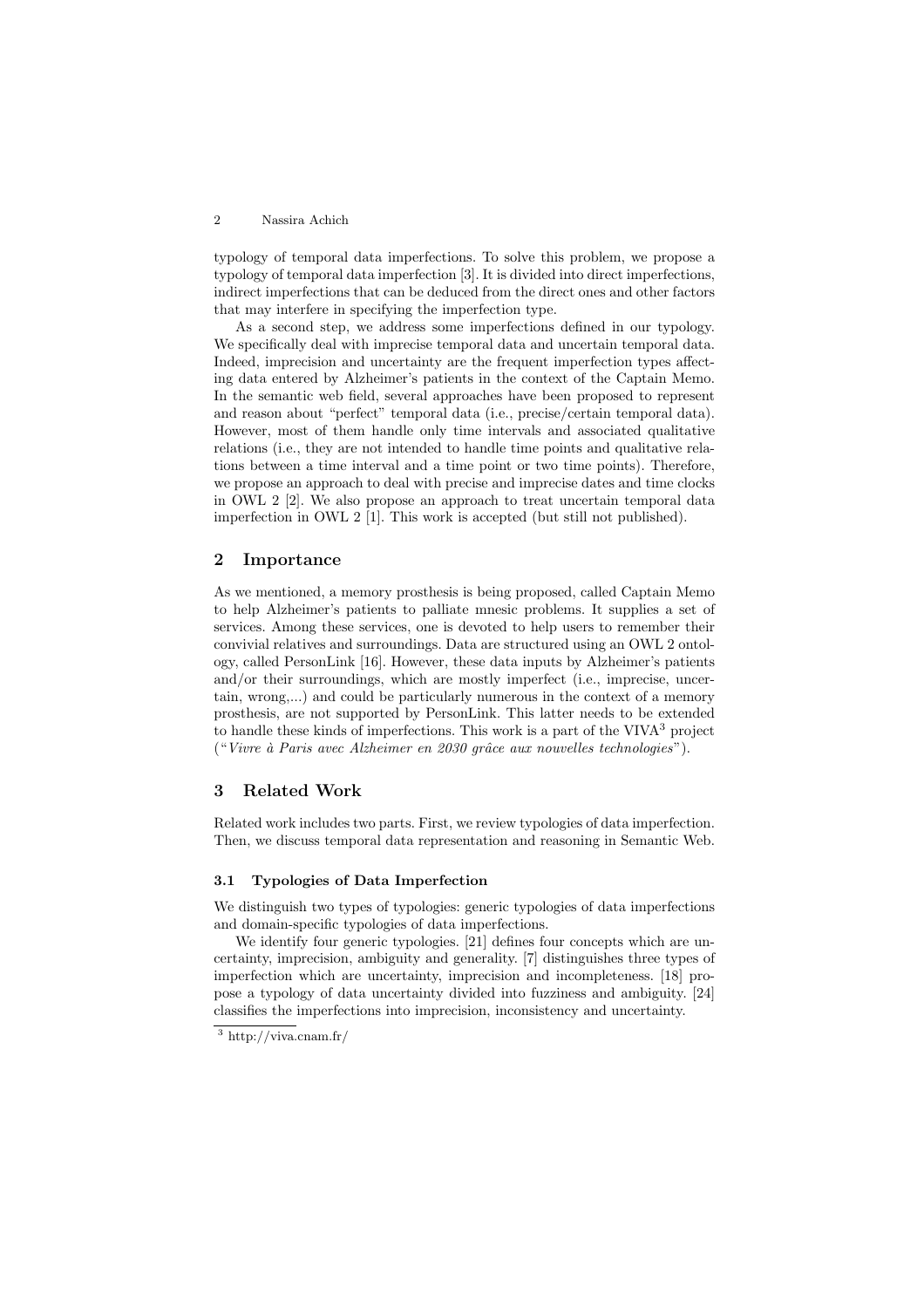Many domain-specific typologies of data imperfections have been proposed. We cite, due to the page limitation, some of them. [11] propose a typology of uncertainty of geographic data. They classify the data into a well or a badly defined data. The well defined data is subject to uncertainty. In other cases, the imperfection is due to imprecision, ambiguity and/or incompleteness. [9] establishes a typology of data imperfection resulting from the economic activity. It is divided into uncertainty, imprecision and error. [10] rely on the typology of [11] to propose a typology of imperfection adapted to the context of archaeological data. They classify imperfections into uncertainty, imprecision, ambiguity and incompleteness. [25] propose a classification of imperfections to characterize spatial data. This taxonomy distinguishes three types of imperfection: Imprecision, inconsistency (conflict or incoherence in values), and uncertainty. [26] proposes several types of imperfect data during the process of information retrieval and data integration in smart cities, such as uncertainty, imprecision, and vagueness.

Temporal data can have more imperfections compared to the ones proposed in the existing typologies. Indeed, it can be numeric or natural language-based and can be subject to several factors that may interfere in specifying the imperfection type. For instance, in the following input "The first day of the week, we will have a meeting", the temporal data indicates a "circumlocution" which does not exist in any of the existing typologies. To the best of our knowledge, there is no typologies that consider the specificities of temporal data imperfection.

### 3.2 Representing and Reasoning about Temporal Data in the Semantic Web Field

Representing temporal data in ontology is a pressing need. However, ontology languages such as OWL, provide a minimal support since they are all based on binary relations that simply connect two instances. This explains the emergence of many approaches for representing temporal data in ontology.

Representing Temporal Data in Semantic Web We classify the approaches into two categories: *(i)* approaches that extend OWL or RDF syntax by defining new OWL or RDF operators and semantics to incorporate temporal data, and *(ii)* approaches that are implemented directly using OWL or RDF to represent temporal data without extending their syntax. The first category includes Temporal Description Logics [5], Concrete Domains [19] and Temporal RDF [15]. Temporal Description Logics extends the standard description logics with new temporal semantics such as "until". This approach retains decidability and does not suffer from data redundancy. However, it is considered as an avoidable solution since it requires extending OWL or RDF, which is a tedious task [14]. Concrete Domains requires introducing additional data types and operators to OWL. Temporal RDF uses only RDF triples. It does not have all the expressiveness of OWL. The second category includes Versioning [17], Reification [8], N-ary Relations [22], 4D-Fluents [29] and Named Graphs [28]. Versioning is described as the ability to handle changes in ontology by creating different variants of it.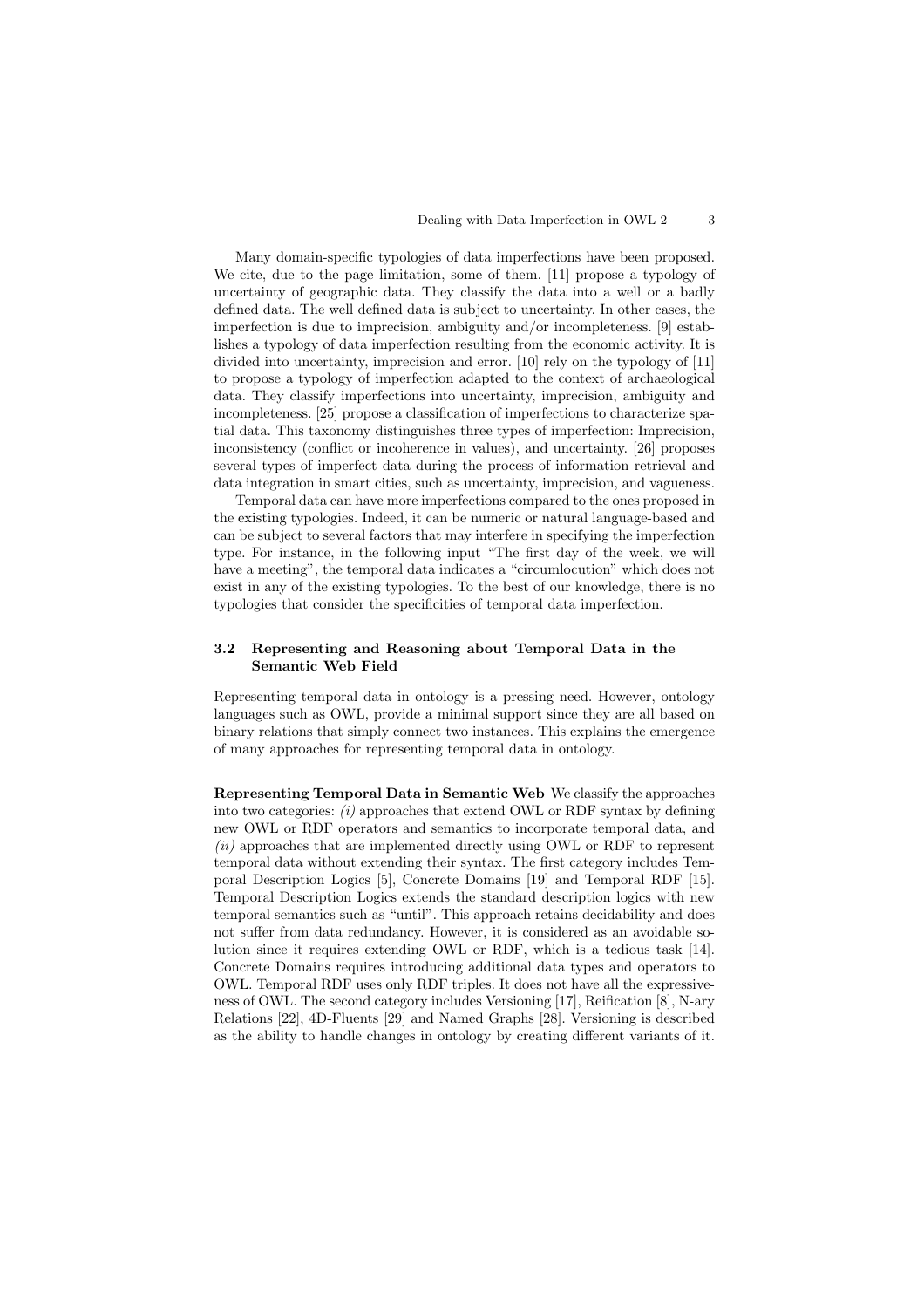In this approach, all the versions are independent from each other. This requires exhaustive searches in all of them [30]. Reification is a technique for representing N-ary relations when only binary relations are allowed. Whenever a temporal relation has to be represented, a new object is created. N-ary relations proposes to represent an N-ary relation as two properties each related with a new object. It maintains property semantics. The Named Graphs approach represents each time interval by exactly one named graph, where all triples belonging share the same validity period. The mentioned approaches suffer from data redundancy. The 4D-Fluents approach represents time intervals and their evolution in OWL. It maintains a full OWL expressiveness and reasoning support [23].

All the reviewed approaches handle only perfect temporal data and neglect imperfect ones. They are not intended to handle time points and qualitative temporal relations between a time interval and a time point or two time points. Our approach should rely on existing OWL constructs. Thus, we exclude the Temporal Description Logic, Concrete Domain and Temporal RDF approaches. We exclude the Named Graphs approach as it does not support OWL and it is not a W3C compliant solution. We choose to extend the 4D-fluents approach to represent imprecise quantitative temporal data and associated qualitative temporal relations. Compared to the Reification, N-ary relations and Versioning, the 4D-fluents approach minimizes data redundancy as the changes occur on the temporal parts and keep the static part unchanged. 4D-fluents approach introduces two classes named "TimeSlice" and "TimeInterval", and four properties named "tsTimeSliceOf", "tsTimeIntervalOf", "HasBeginnig", and "HasEnd".

Allen's Interval Algebra: Definition and Extensions 13 qualitative relations between precise time intervals are proposed by Allen. Their definitions are expressed in Table1. A characteristic of Allen's algebra is that we can deduce new relations through the composition of other ones. For instance, "Before $(A,B)$ " and "Equals $(B,C)$ " gives "Before $(A,C)$ ". Allen's interval algebra is not dedicated to represent imprecise time intervals. Furthermore, it does not relate neither a time point and a time interval nor two time points. Many approaches have been extended this algebra such as [29], [28], [27], [12] and [6]. However, these extensions are based on theories related to imperfect data and cannot be supported in the context of crisp ontology. Furthermore, most of these extensions do not preserve all the properties of the original Allen's algebra [22].

# 4 Research Questions About

The main problem statement of our research is to deal with different kinds of data imperfection. The application of our work is in the context of data input by Alzheimer's patients in Captain Memo prothesis. Thus, the general research question proposed in my thesis is "How to deal with different kinds of data imperfection in Semantic Web?" Two sub-questions are proposed:

– How to deal with temporal data imperfection: imprecision, uncertainty,... ?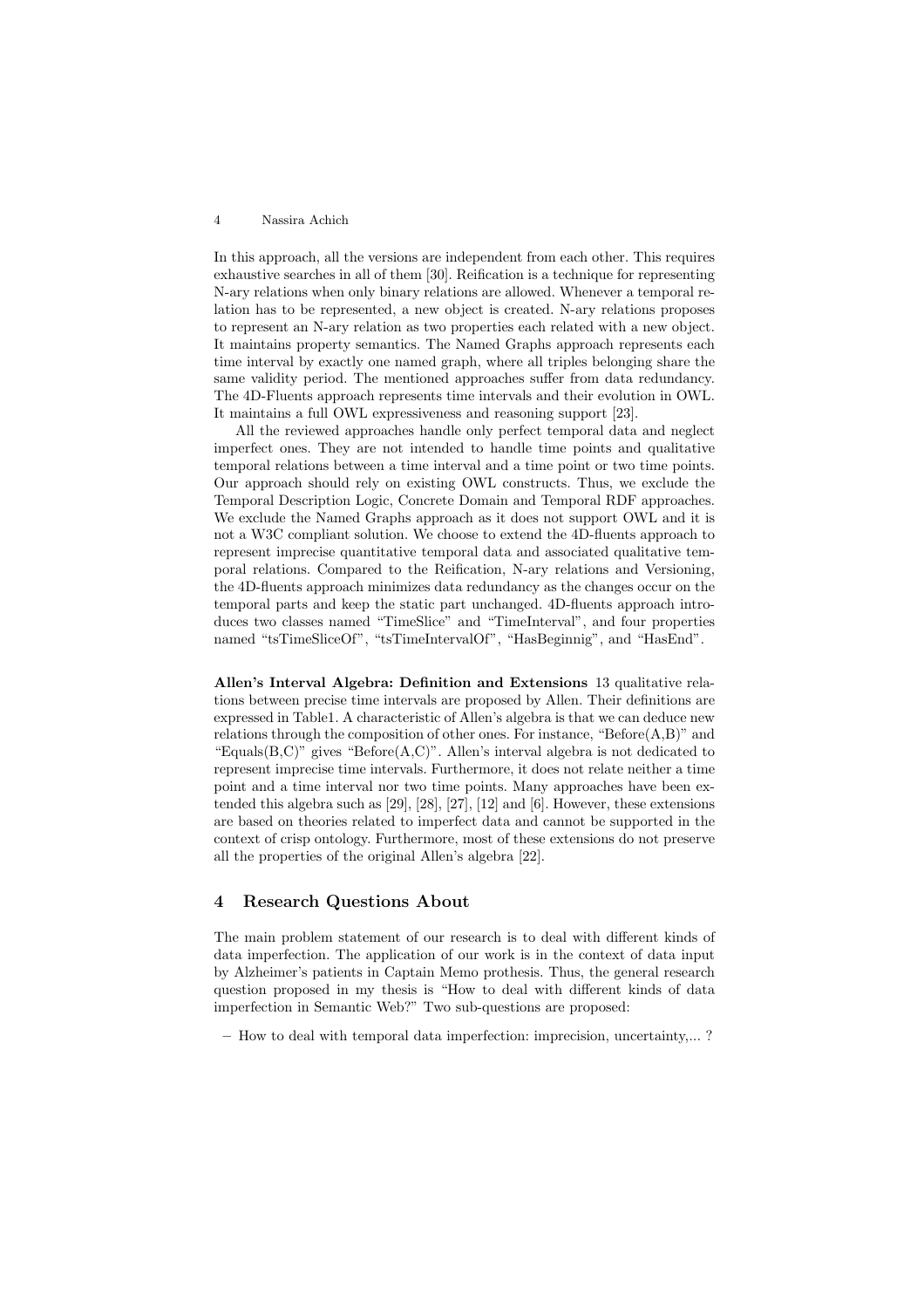#### Dealing with Data Imperfection in OWL 2 5



Fig. 1. Our typology of temporal data imperfection.

Fig. 2. Our 4D-fluents approach extension.

– How to deal with other data (names, links, events,..) that may be imperfect? – Can we apply our work to other related fields (e.g., Geographic data)?

# 5 Preliminary Results

### 5.1 A Typology of Temporal Data Imperfection

We introduce our typology of temporal data imperfections illustrated by Fig. 1. Our typology is based on the studied mentioned typologies and collected real examples. We divide our typology into direct imperfections, indirect imperfections and factors that may interfere in determining the type of imperfection. The direct ones are those which can be deduced directly from the given data: uncertainty, typing error, imprecision, missing and uselessness. The Indirect imperfections are those that can be deduced from the direct ones: *(i)* The incoherence can be generated from the uncertainty and typing error. *(ii)* The incompleteness can be generated from the imprecision and the missing. *(iii)* The redundancy can be generated from the uselessness.

#### 5.2 Dealing with Imprecise Temporal Data: Dates and Time Clocks

We propose a crisp-based approach, depicted by Fig. 2, to represent and reason about precise and imprecise temporal data (Dates and time Clocks) in ontology.

We extend the 4D-fluents approach to represent: *(i)* precise and imprecise time points and *(ii)* imprecise time intervals. Some of the introduced components are already defined in OWL-Time ontology such as the class named "time:DateTimeDescription" to express the dates and time clocks, and the datatype properties "time:day", "time:month" and "time:year" to relate, respectively, the "time:DateTimeDescription" class with the values of the day, month and year. Some others that we define, do not exist, such as the class "TimePoint" to represent a precise or an imprecise time point, and the datatype properties: "Has-DayFrom" and "HasDayTo", "HasMonthFrom" and "HasMonthTo", "HasYear-From" and "HasYearTo" to represent the disjunctive ascending sets representing an imprecise date. Four temporal relations may exist between time points and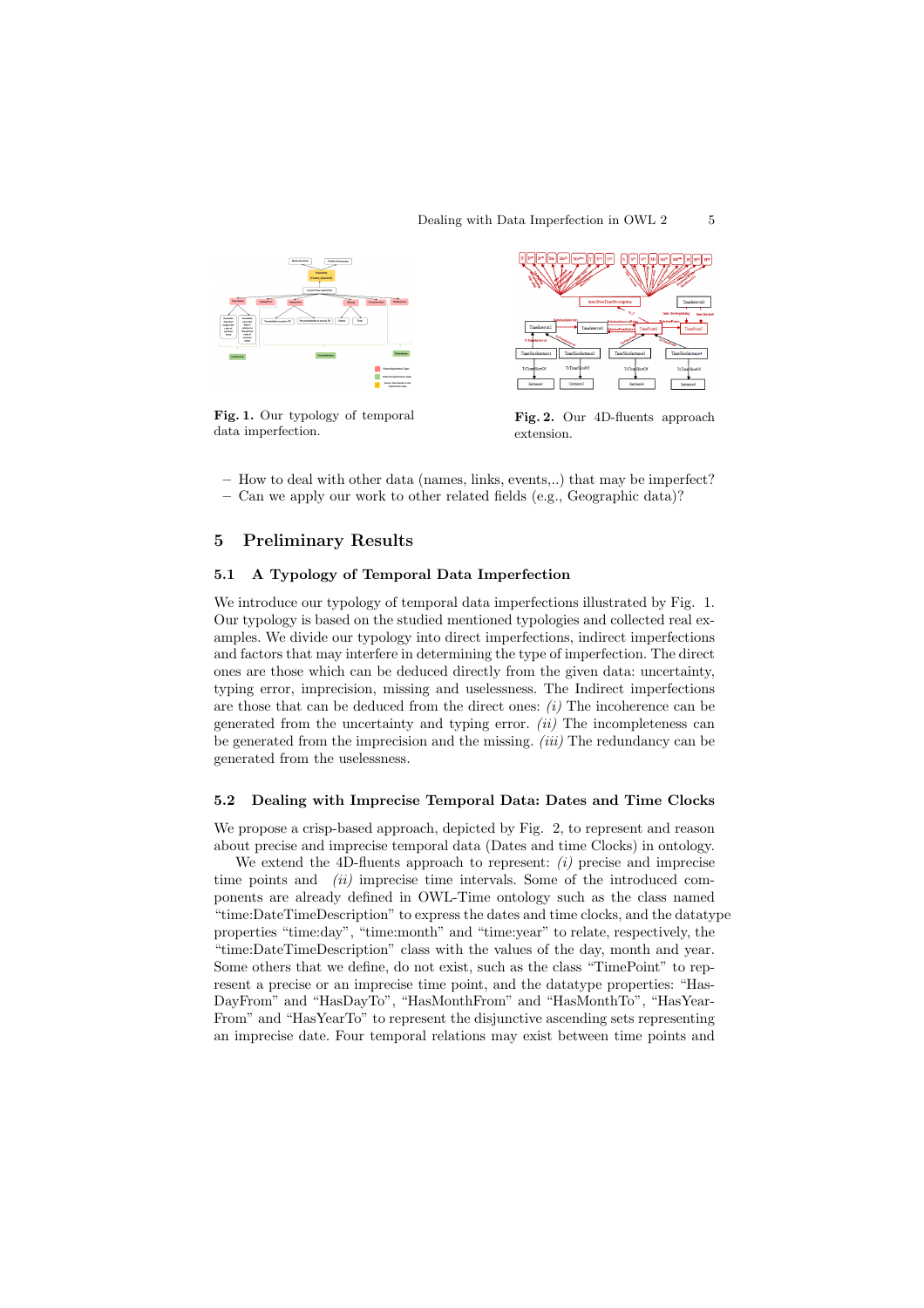time intervals: We assign four crisp object properties: "RelationPoints", "RelationIntervalPoint", "RelationPointInterval" and "RelationIntervals".

For the reasoning, our approach consists of extending the Allen's interval algebra to: *(i)* reason about precise and imprecise quantitative temporal data to infer qualitative temporal relations and *(ii)* to reason about the qualitative temporal relations to infer new ones. We define temporal relations in a crisp way. At the beginning, we propose qualitative temporal relations between imprecise time intervals. Then, we adapt these relations to relate a time interval and a time point or two time points. The proposed temporal relations are based on orderings between the time points contained in the intervals. They may be expressed using time point comparators like the ones proposed by Vilain and Kautz's Algebra. When considering precise time intervals, our approach reduces to Allen's interval algebra. We redefine the Allen's relations to propose temporal relations between imprecise time intervals. We adapt the qualitative temporal relations between time intervals to propose relations between a time interval and a time point. We adapt these relations between time intervals to propose relations between time points. All the redifined relations can be consulted in our publication [2].

Based on our extensions of the 4D-fluents approach and Allen's interval algebra, we implement our OWL 2 temporal ontology (http://cedric.cnam. fr/isid/ontologies/files/CrispTimeOnto.html). We instantiate the object properties "RelationIntervals", "RelationIntervalPoint", "RelationPointInterval" and "RelationPoints" based on our Allen's extension. A set of SWRL rules are proposed to infer missing qualitative temporal relations.

### 5.3 Dealing with Uncertain Temporal Data in OWL 2

We propose an approach to represent and reason about uncertain temporal data in terms of qualitative (for example, "before") and quantitative (intervals and time points) relationships. This approach is based on classical ontology and does not use a probabilistic one. It consists of three parts. *(1)* The first part concerns the representation of certain and uncertain temporal data in OWL2 using the 4D-fluent approach. We extend it with new ontological components to represent:  $(1.1)$  certain quantitative temporal data (time points) and uncertain (time points and time intervals), and *(1.2)* qualitative temporal relationships between time intervals and time points. *(2)* The second part concerns the reasoning about certain and uncertain temporal data by extending Allen's interval algebra. We propose qualitative temporal relationships between uncertain time intervals. They retain important properties of the original algebra. We adapt the resulting interval relations to propose temporal relations between a time interval and a time point, and two time points. *(3)* The third part consists in proposing an OWL 2 ontology called "UncertTimeOnto" (http://cedric.cnam.fr/isid/ ontologies/files/UncertTimeOnto.html) which can be integrated into other ontologies to manage certain and uncertain temporal data. It is implemented based on the proposed extensions. The inferences are made using SWRL rules.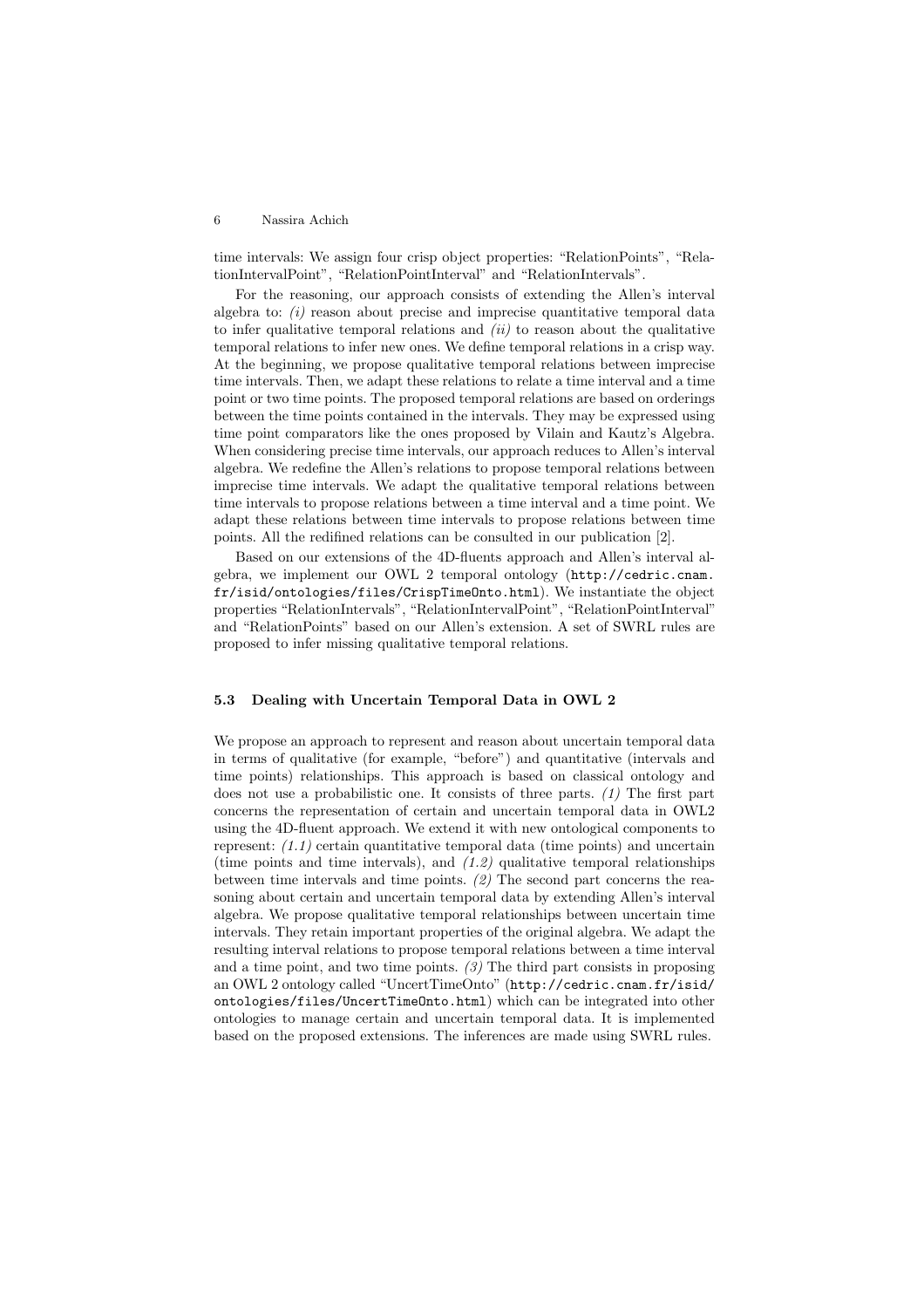### 6 Evaluation

To validate our approach, we introduce a prototype based on our proposed ontologies. It is implemented based on JAVA. It uses JENA API and SPARQL-DL API for managing and querying crisp ontology. First, the user instantiates our ontology. After each new temporal data input, the "Qualitative Temporal Data Inference" component is automatically executed to infer missing data. It is based on the proposed SWRL rules. Currently, we are working on defining an experimentation protocol for our approaches.

# 7 Discussion and Future Work

Data is mostly subject to imperfections, especially if these data is inserted by Alzheimer's patients. To this end, our aim is to treat data imperfections in this context. We started by treating temporal data imperfection. We introduced our typology which is classified into direct imperfections, indirect imperfections and factors that may interfere in specifying the imperfection type. Then, we focused on the imprecision and uncertainty. We proposed a crisp-based approach for representing and reasoning about precise and imprecise dates and time clocks in ontology. Then, we proposed an approach to deal with uncertain temporal data. Future work will be devoted to handle temporal data which are "uncertain and imprecise" at the meantime.

Acknowledgements I would like to thank Pr. Elisabeth Métais, Dr. Fayçal Hamdi, Pr. Faiez Gargouri and Dr. Fatma Ghorbel for their valuable supervising.

# References

- 1. Achich, N., Ghorbel, F., Hamdi, F., Metais, E., Gargouri, F. Approach to Reasoning about Uncertain Temporal Data in OWL 2. 24th International Conference on Knowledge Based and Intelligent Information and Engineering Systems (KES), Sep 2020, verona, Italy.
- 2. Achich, N., Ghorbel, F., Hamdi, F., Metais, E., Gargouri, F. (2019, August). Representing and Reasoning About Precise and Imprecise Time Points and Intervals in Semantic Web: Dealing with Dates and Time Clocks. In: International Conference on Database and Expert Systems Applications (pp. 198-208). Springer, Cham.
- 3. Achich, N., Ghorbel, F., Hamdi, F., Metais, E., Gargouri, F. (2019). A Typology of Temporal Data Imperfection. https://doi.org/10.5220/0008168403050311
- 4. Allen, J. F. (1983). Maintaining Knowledge about Temporal Intervals. *Commun*, 26(11), 832-843.
- 5. Artale, A., Franconi, E. (2000). A Survey of Temporal Extensions of Description Logics. *Annals of Mathematics and Artificial Intelligence*, 30(1-4), 171-21.
- 6. Batsakis, S., Tachmazidis, I., Antoniou, G. (2017). Representing Time and Space for the Semantic web. *International Journal on Artificial Intelligence Tools*, 26(03).
- 7. Bouchon-Meunier, B. (1995). La logique floue et ses applications.
- 8. Buneman, P., Kostylev, E. (2010). Annotation Algebras for RDFS. *In Workshop on the Role of Semantic Web in Provenance Management*.